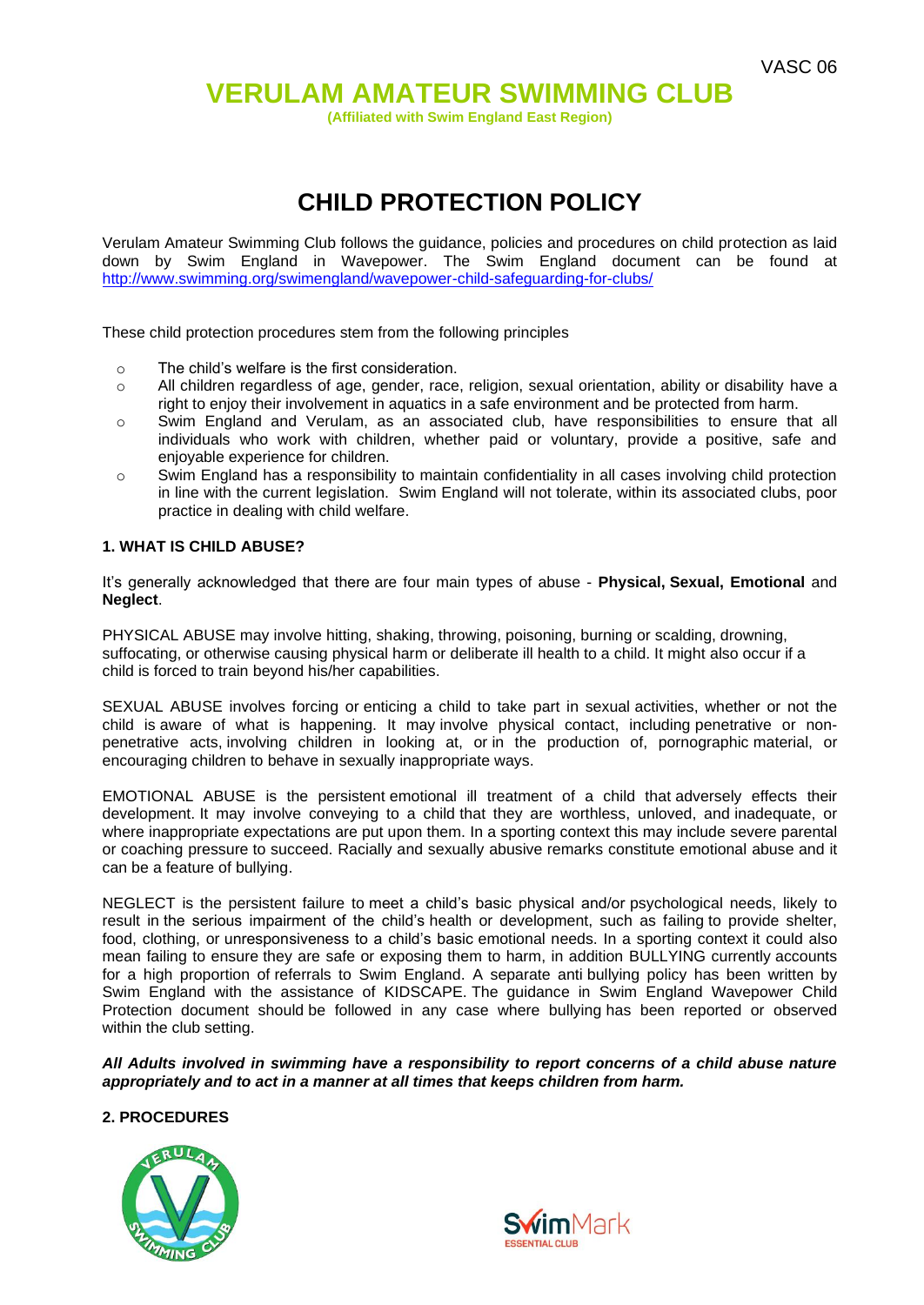**(Affiliated with Swim England East Region)**

Please remember it is not your responsibility to decide whether a child is being abused, but we are asking you to act on your concerns. It is your responsibility to ensure the concerns raised are passed on appropriately.

Verulam Amateur Swimming Club has a club welfare officer as detailed on this document and on the list of committee members published on notice boards, website and in the club newsletter. This person has the knowledge of Swim England policy and procedure to advise anyone with a child welfare concern. They should always be involved in any concern raised within the club unless they are in some way implicated in the concern. As a member, official or parent involved in an Swim England affiliated club you should follow the guidelines as outlined below:

- o If the child or young person is in immediate danger or has been physically injured, ensure they are safe and contact the police or social services.
- o If the child is not in immediate danger but you have concerns, either:

Discuss the concerns with your club welfare officer or a club official who will advise you on the correct procedure for referring your concern appropriately.

Or

Ring the Swimline number 0800 100 4001 displayed on the club notice board. The club welfare officer will be able to inform you on how to refer your concerns to gain appropriate advice and action.

 $\circ$  Make a note of what you've seen or heard but don't delay passing on the information. As soon as possible complete the Swim England referral form available from the club welfare officer or the Swim England website.

**NB** You or the club welfare officer/ official should, in every case send a completed referral form to the Swim England Legal Department to advise them of your concern and to whom you have reported it.

Address the letter to: Child Safeguarding Team Swim England Legal Affairs Dept., Harold Fern House, Derby Square, Loughborough LE11 5AL

#### *PLEASE REMEMBER - it's not your responsibility to decide whether a child is being abused but we are asking you to act on your concerns.*

When a concern is referred to Swim England and further action is required you will receive a copy of Swim England protocol document. This outlines what possible actions will be taken and what further contact will be made with the referrer. This document is located in the appendix section of the Swim England guide.

#### **3. GUIDANCE**

Action to take if a child tells you that he or she is being abused:

- o Stay calm
- o Don't promise to keep it to yourself
- o Listen to what the child says and, please, take it seriously
- o Only ask questions if you need to identify what the child is telling you don't ask the child about explicit details